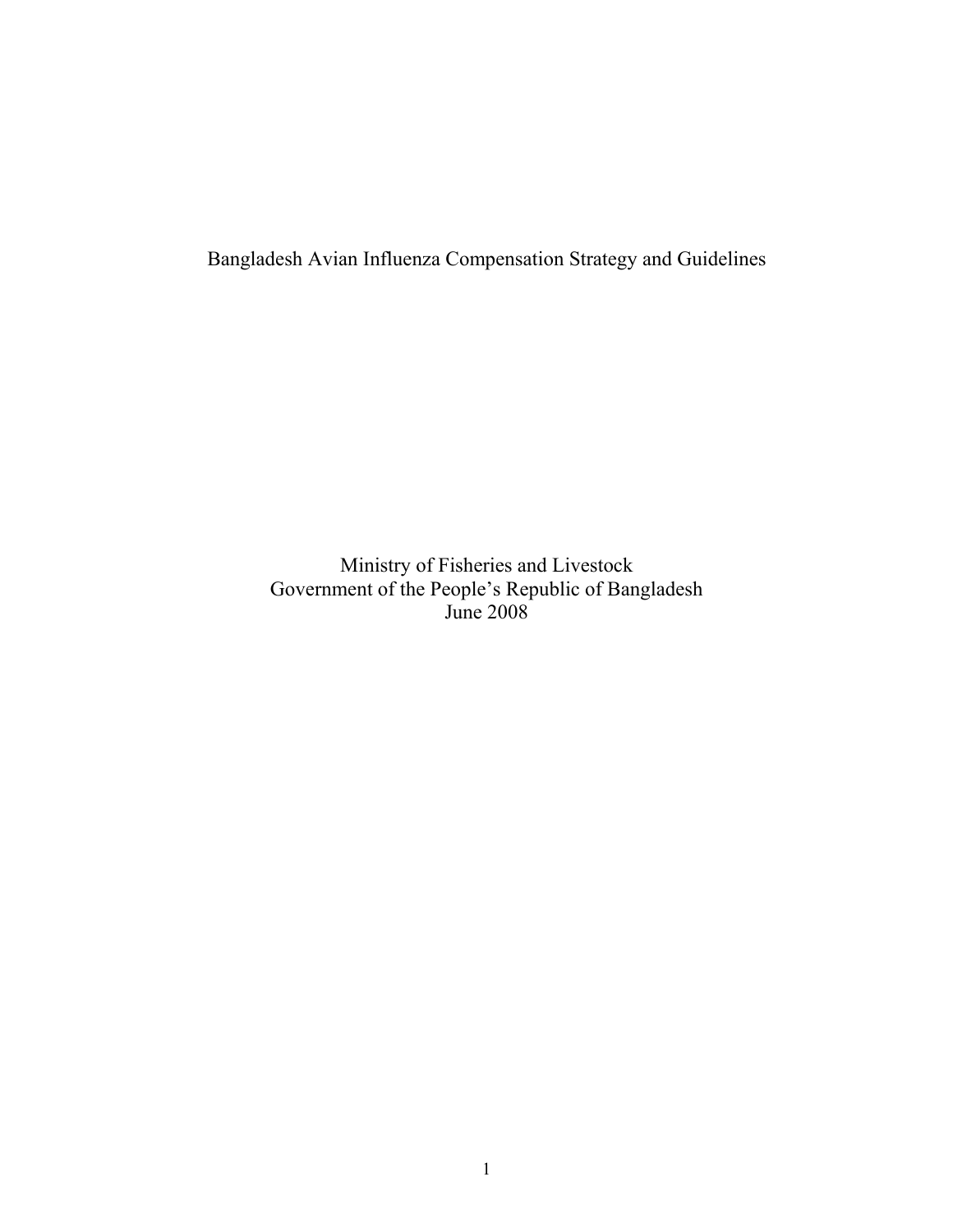# Bangladesh Avian Influenza Compensation Strategy and Guidelines

| Section | Topic                                                                  | Page |
|---------|------------------------------------------------------------------------|------|
|         |                                                                        |      |
| 1.0     | Introduction                                                           | 3    |
| 2.0     | Objective of Compensation                                              | 3    |
| 3.0     | <b>Poultry Production System</b>                                       | 3    |
| 4.0     | Data base for Poultry Farms                                            | 4    |
| 5.0     | Recipients of Compensation                                             | 4    |
| 6.0     | <b>Compensation Rates</b>                                              | 4    |
| 7.0     | <b>Compensation Mechanism</b>                                          | 5    |
| 8.0     | <b>Financial Controls and Accountability</b>                           | 5    |
| 9.0     | <b>Complaints Mechanism</b>                                            | 6    |
| 10.0    | Supervision, Monitoring and Reporting                                  | 6    |
|         | Annex 1: Compensation Rate Fixing Sub-committee                        |      |
|         | Annex 2: (a) Form for Recording Culled Birds                           | 8    |
|         | (b) Form : Top Sheet for Culled Birds Compensation                     | 8    |
|         | Annex 3: District Committee for Compensation                           | 9    |
|         | Annex 4: (a) Format for Muster Roll for compensation payment           | 9    |
|         | (b) Form for Compensation Report Submission                            | 10   |
|         | Annex 5: Certificate for De-contamination                              | 11   |
|         | Annex 6: Culling Certificate – Receipt of Records of culled birds/eggs | 12   |

# **CONTENTS**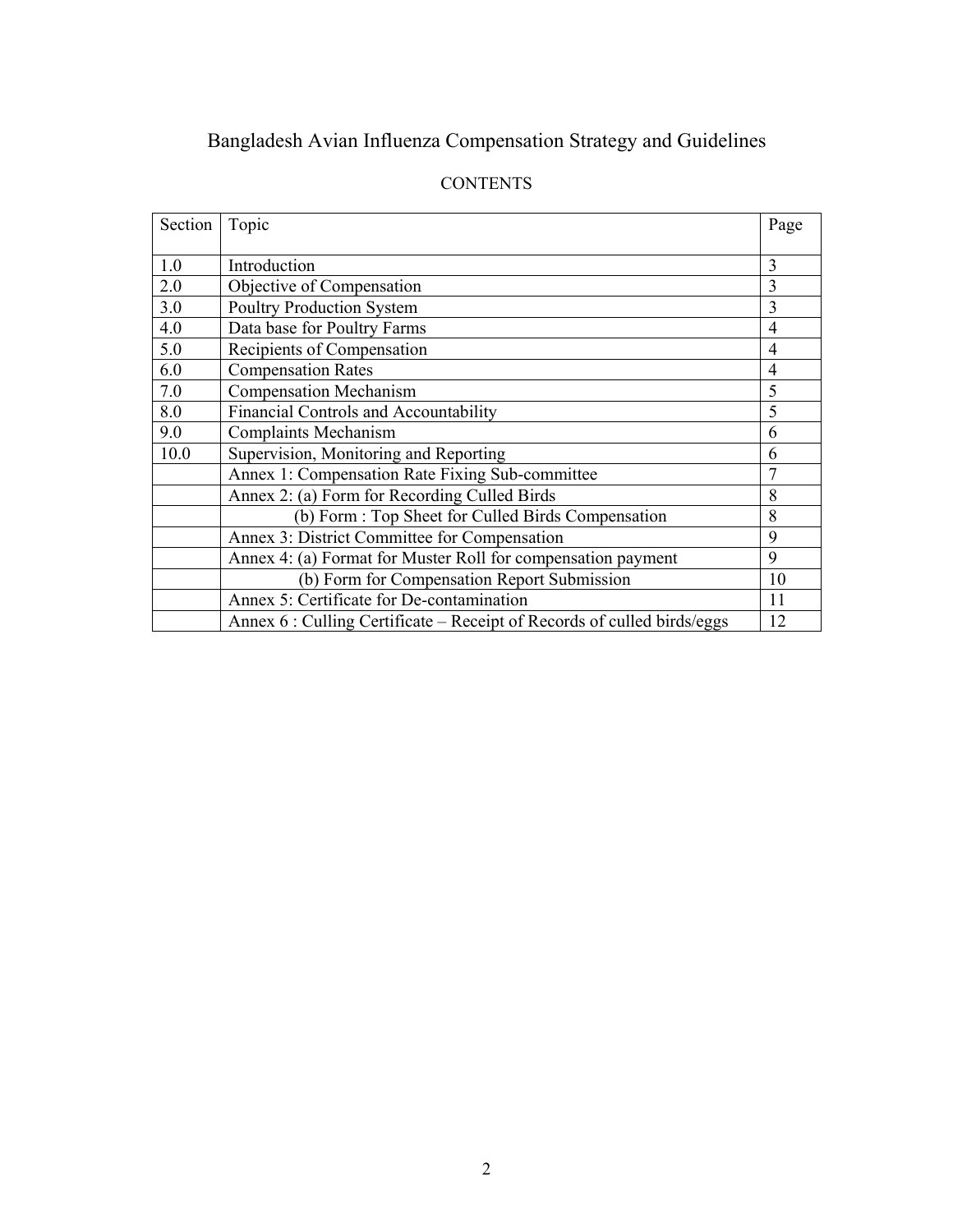### **Compensation Strategy**

#### **1.0 Introduction:**

Compensation is fundamental to control strategies for highly infectious animal diseases including highly pathogenic avian influenza (HPAI), as it encourages the producer to report suspected disease outbreaks and comply with culling actions. In addition, from a legal perspective, it is the right of the citizen to receive compensation should their private assets be officially destroyed or confiscated. Compensation is thus a payment for a private asset officially destroyed for the public good.

Although other factors may influence, compensation is considered a supporting strategy to reduce the time lag between an outbreak and containment actions (such as culling). If applied accurately and swiftly, it may help containing escalating disease control cost, as well as may help diminishing the risk of human to human transmission of the virus.

Compensation schemes have been implemented for other diseases in livestock, including highly contagious animal diseases (trans-boundary animal diseases, TADs) and zoonotic diseases (disease transmissible from animal to humans)

#### **2.0 Objectives of compensation:**

The primary objective for establishing a compensation scheme is to promote rapid and effective disease control. To achieve these objectives, a scheme must operate efficiently and quickly and be well understood by those on whom its successful operation depends. It must fit into the context of the whole disease control/contingency plan.

**General Objective:** To increase effectiveness of disease control measures

#### **Specific Objectives:**

- a. Encourage disease reporting
- b. Discourage farmers to move or sell birds
- c. Provide an incentive for farmers/poultry owners to cooperate in the culling process
- d. Deciding who to compensate : all poultry and other bird owners
- e. Types of losses to be compensated: direct losses (i.e. cost of culled birds and eggs)<br>f. Promoting awareness, communication of the existence of the compensation scheme
- f. Promoting awareness, communication of the existence of the compensation scheme, specifically stating the date and amount per bird of compensation to the farmer whose birds have been culled as per government order (GO) issued by the CVO.
- g. Organizing payment while promoting accountability and transparency within the implemented compensation scheme

#### **3.0 Poultry production system:**

The poultry husbandry system in Bangladesh is diversified and it is assumed that share of poultry production from backyard and commercial flock is equal There are Grand Parent and parent stock broiler and parent stock layer farms, and commercial layer and broiler farms. Almost all the rural holdings have poultry and it is important for their nutrition and food security. In the last two decades, over 0.1 million of small and medium scale poultry farms (ranging from 300- 5000 birds flock size) have developed across the country and they have a strong market link. The produced birds and eggs are mainly sold in urban centres and big village markets. Backyard poultry and poultry products are either consumed by the producers or collected by local traders for selling at urban centres. Small commercial farms are the main source of income for weaker section of the society which constitute about 40% of the population and are a tool for empowerment of women and gender equity. The micro credit NGOs provide credit mainly to women for poultry rearing and ownership of properties has some positive influence on empowerment and gender equity. Considerable number of big farms (flock size more than 5000 birds) have developed in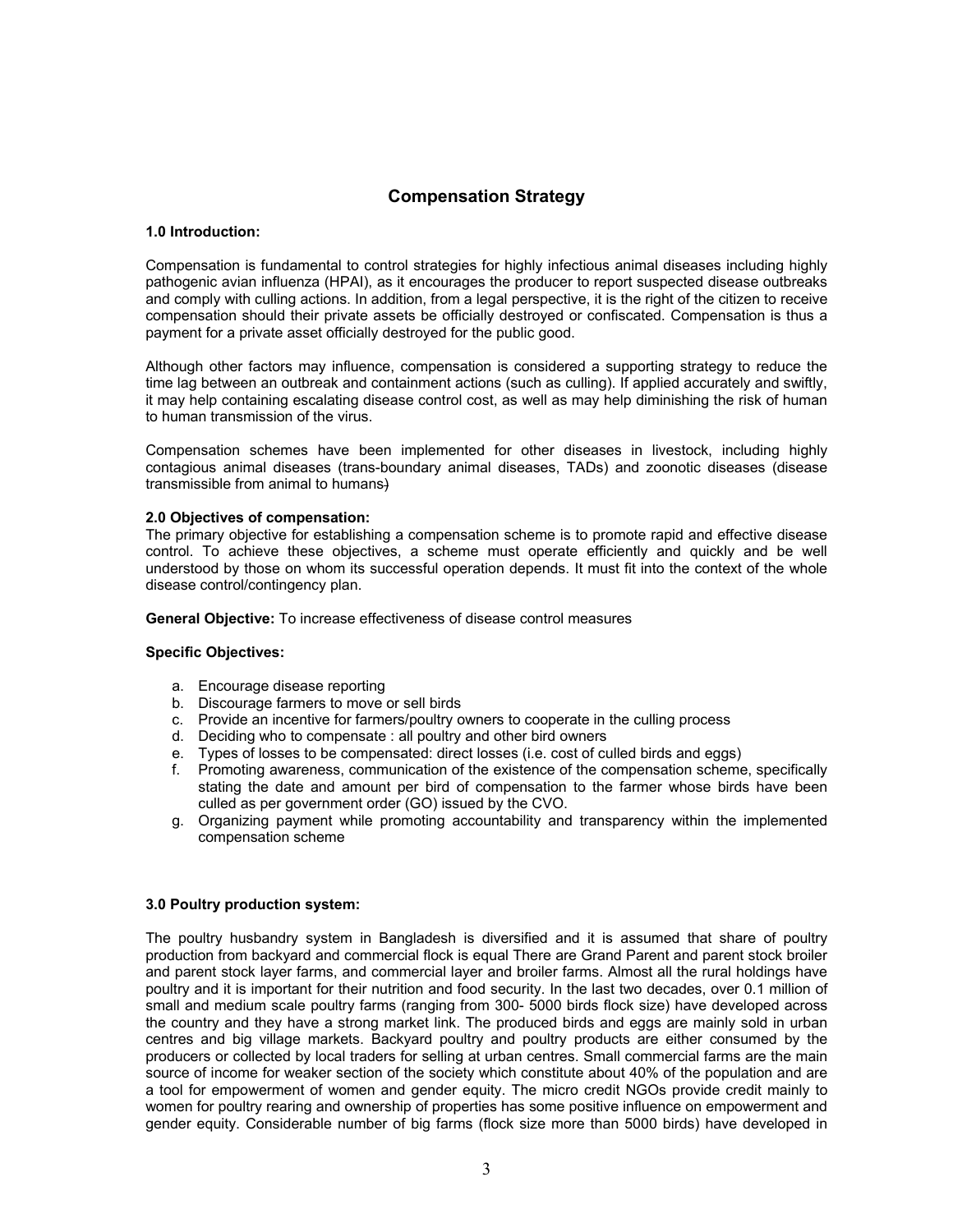recent past. These farms are also important for employment generation, nutrition as well creating a link to the international market.

#### **4.0 Data base for poultry farms:**

For a successful and transparent operational strategy 6 monthly updated database of poultry population and poultry farms is essential. Ways to update the backyard poultry population have to be developed. Although the database for commercial farmers will be a one time count but it will provide useful estimates for compensation. The Upazila Multisectoral Coordination Committee will make a list of poultry population and poultry farms in the infected area with the help of Union Council ward member and Union Council Chairman.

#### **4.1 Promoting Awareness, Communications, and Capacity building:**

Public awareness strategy is another key element of successful compensation scheme. Usually farmers are reluctant to report the outbreak either because they do not understand the public health implications associated to HPAI or for fear of social and economic implications. The access to compensation scheme will stimulate the affected farmers to report as soon as they suspect diseases. Timeliness of payment is a crucial factor in ensuring a significant increase in culling percentages. Effective communication regarding compensation would include: expected date of compensation (not more than 1 month delay), amounts to be compensated, categories of birds that will be compensated and payment mechanism. A clear and easily understood hand outs or other form of communication will be made outlining the procedures for compensation scheme.

### **5.0 Recipients of compensation:**

The beneficiaries in compensation schemes are the poultry owners or farmers who incur direct loss of their birds through official culling (i.e. by the official/authorized culling team)

- • The compensation process will start with the public announcement by the Government of the confirmation of the outbreak and declaration of the infected zone.
- The farmers will get compensation for the number of birds culled and eggs destroyed.

In the present context, it will not be possible for the Government to compensate people who have suffered through indirect loss.

#### **6.0 Compensation Rate:**

According to the National Avian Influenza and Pandemic Influenza Preparedness and Response Plan, fixation of compensation rates for officially culled birds fall under the terms of reference of Livestock Sector Technical Committee. Since all members of the committee are from the government sector it will be essential to develop the rate of compensation in consultation with the private sector and NGOs.

A subcommittee headed by the Director General, Department of Livestock Services and chairman of Livestock Sector Technical Committee (Annex-1) formed to determine the compensation unit rates for different categories of native, broiler, layer, ducks, quail, pigeons and game birds on the basis of market price following the guidelines fixed by the government from time to time. These prices will be published in Government Gazette.

Should any other type of birds require culling, the price of compensation will be appropriately determined by the Livestock Sector Technical Committee.

#### **7.0 Compensation mechanism:**

• With the declaration of infected area by CVO, DLS, the culling committee will execute the culling operation. A record of culled birds (Annex -2.a and b) prepared by the culling committee (original muster role) duly signed by District committee for compensation (Annex-3) will be sent to the CVO for compensation. A list will be maintained by Upazilla Livestock Officer as record.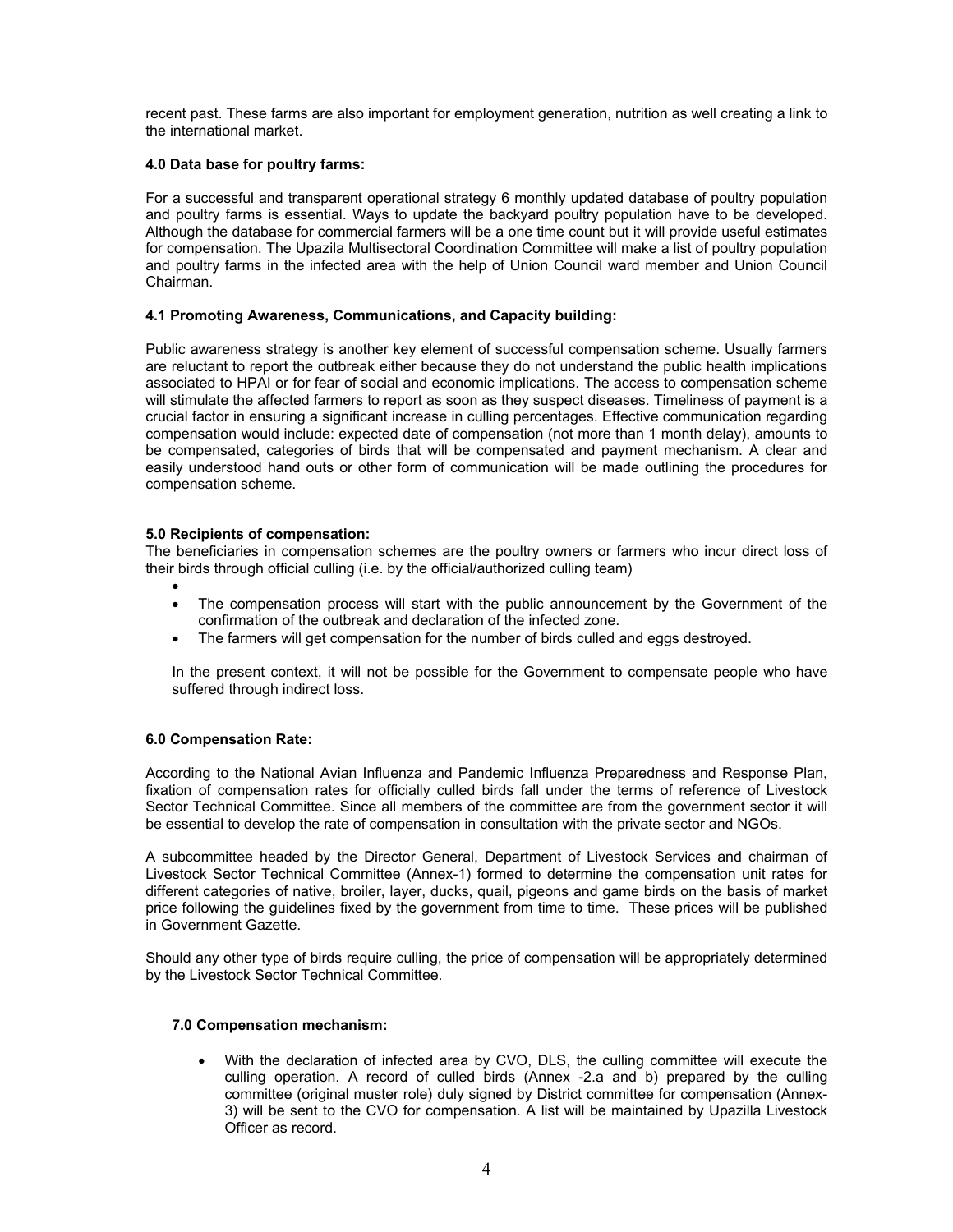- After receiving the allocation for compensation, the District committee for compensation will distribute the money to the recipients. The committee will prepare a muster roll (Annex-4.a and b) for payment and submit a photo-copy to the authority providing the compensation fund. A copy will be maintained by Upzila Livestock Officer (ULO), District Livestock Officer (DLO) and Project Head head-quarter in Dhaka.
- Culling team will provide receipts to each and every owner of culled birds in a prescribed form (Annex-6).
- The commercial farmers will be paid after satisfactory cleaning and disinfection of the premise where culling operation is carried out by the farmer and duly certified by the Veterinary Surgeon (Annex-5) of Veterinary Dispensary to the Upazila Livestock Officer of the respective Upazila. Upazila Livestock Officer will forward it to District committee for compensation as a clearance for payment of compensation.

#### **8. Financial Controls and Accountability:**

- **Operational plan** The Project Director, Avian Influenza Preparedness Project, Department of Livestock Services/ or any other Government official assigned by Secretary, Ministry of Fisheries and Livestock, will be the budget holder and disburse the money to Deputy Commissioner and Chairman, District Committee of compensation for culled birds and eggs with a copy to the Chief Accounts Officer for Fisheries and Livestock, Dhaka, District Accounts Officer and District and Upazila Livestock Officer of the concerned district and Upazila.The farmers will be paid immediately after withdrawal of money and a muster role will be signed by all the members of the District Committee of compensation and the concerned poultry owner. Duplicate copies will be made for Upazila Nirbahi Officer and Upazila Livestock Officer of the concerned upazila. The same procedure will be followed in case of commercial farm with an additional certification for cleaning and disinfection by the veterinary surgeon.
- **Culling Certification:** Culling certificate will serve the purpose of evidence of culling. Certification will show ownership, date, location, category/number of birds culled, unit compensation rate. The copy (s) of certification will be signed by representative of Culling Supervision Committee, local public representative and farmer or poultry owner and will be retained by both parties. **Annex 6.**
- **Segregation of Roles and Responsibilities:** The responsibility for compensation fund administration would include (i) Chief Veterinary Officer (CVO), DLS approves the claim (ii) The Project Director, Avian Influenza Preparedness Project, Department of Livestock Services/ or any other Government official assigned by Secretary, Ministry of Fisheries and Livestock, releases funds to District committee of compensation (iii) Representative of District committee of compensation pay the compensation according to certification of concerned authority.
- **Payment Mechanism and Timeliness:** Payment may be made through (i) cheques and (ii) cash payment. In case of backyard poultry holders, cheques will be issued in favour of respective Upazila Nirbahi Officer (UNO). UNO will en-cash the cheque and pay the farmers/owners in cash (Annex 4.a). In case of commercial poultry owners/farmers payments will be made by checks. All payments will be ensured within 04 weeks of culling, preferably within 03 weeks.
- **Continuous Monitoring and Oversight:** Compensation schemes are generally susceptible to fraud, error and misuse. To provide fiduciary assurance that eligible poultry owners/farmers are paid in full and to reduce the risk of misuse, compensation fund should be subject to monitoring and oversight through periodic independent operational and financial reviews or audits.

Separate books of accounts should be maintained for compensation fund by concerned Deputy Commissioner (DC) supported by information shown in Annex 2 and 4. Simple financial statement should be prepared showing total disbursement by funding sources and the system should be able to provide information by location/villages or farmers/owners identification number. The compensation form shall have identification number to avoid collusion and duplicity.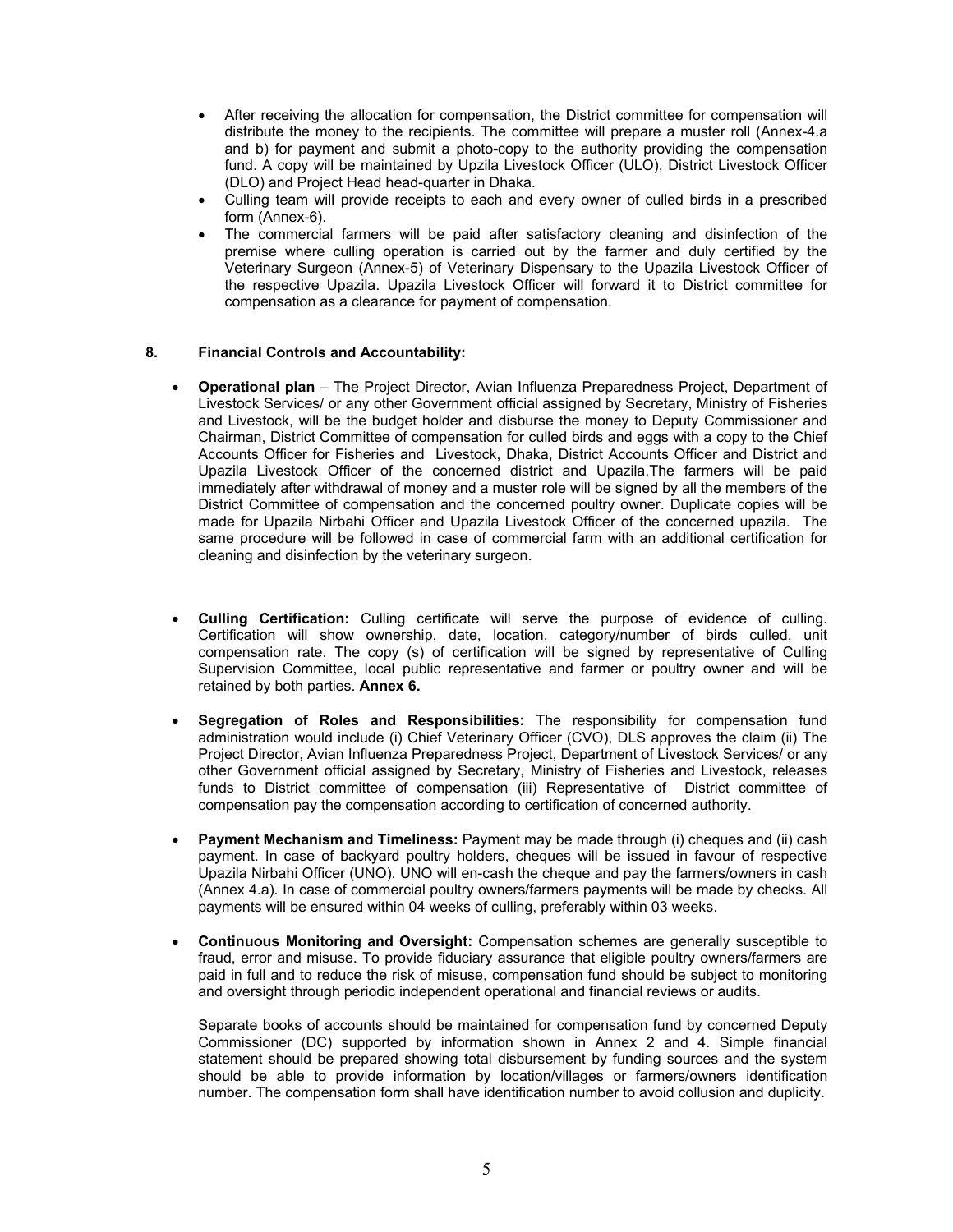The periodic or annual operational review will be carried out by govt. audit department and should focus among other (i) confirming validity and legitimacy of compensation payments made for a randomly selected sample of villages (ii) verification against databases maintained or checklist maintained by the concerned authority, (iii) collecting and verifying information available and obtained at the village level, (iv) checking forms and reports and so forth. In addition, as and when necessary, periodical financial review or audit will be carried out hiring independent private firm.

9.0 **Complaints Mechanism:** Establishment of a mechanism to handle complaints or grievances concerning Compensation Funds is necessary. At the local level, there should be a mechanism to handle complaints related to denial of access, non-payment, incorrect payment or lack of timeliness. Communication campaigning should make farmers aware of (i) who should receive the complaint (Upazila Multisectoral Coordination Committee – Upzilla Livestock Officer with a copy to the Secretary, the Ministry of Fisheries and Livestock) (ii) who will investigate (any designated official by the District /Upazila committee or DG, DLS /designated officer of the Ministry of Fisheries and Livestock) (iii) the time frame for receiving a response (maximum time limit 4 weeks).

#### **10.0 Supervision, monitoring and reporting**

- Upazila Multisectoral Coordination Committee will be responsible for monitoring the compensation process and maintaining transparency.
- District Multisectoral Coordination Committee will supervise the entire activity.
- Director General (DG), Department of Livestock Services will submit a monthly report on compensation to the Ministry of Fisheries and livestock.
- If compensation is made available from a donor fund, DG DLS may submit a report in an agreed format with donor or a copy of the report submitted to Ministry which deem suitable.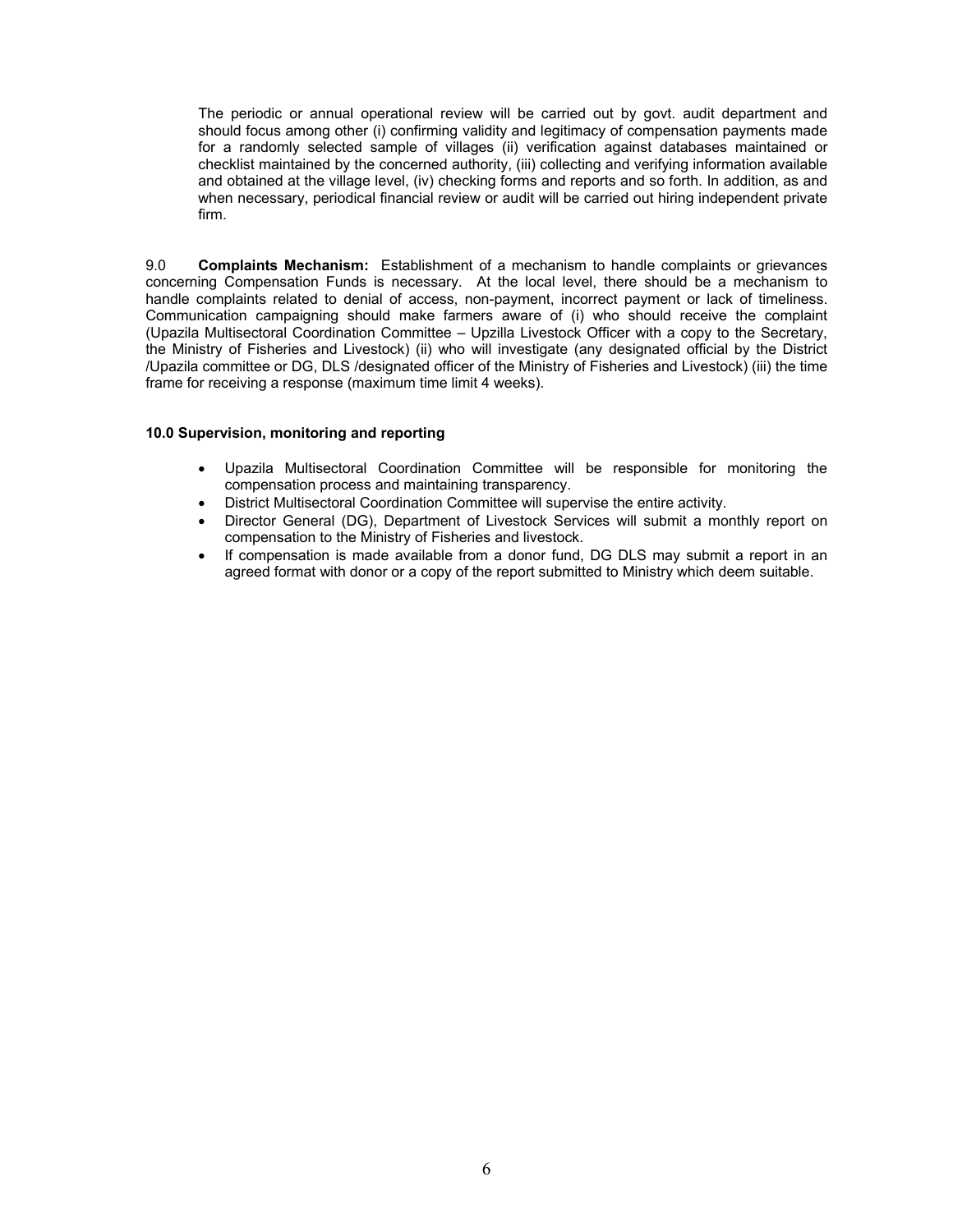#### **Annex-1: Compensation Unit Rate Fixation Sub Committee**

- 1. Director General, Department of Livestock services
- 2. Director (Animal Health and Administration), Department of Livestock Services
- 3. Director (Production), Department of Livestock Services
- 4. Chief Scientific Officer, Livestock Economics Division, BLRI
- 5. Representative from Ministry of Fisheries and Livestock
- 6. Representative from Ministry of Finance

7. Representative from one NGO having poultry packages duly approved by the NGO affairs bureau

- 8. Representative from Egg Producers Association
- 9. Representative from Breeders Association
- 10. Representative from Poultry Industries Association
- 11, Livestock Economist, Department of Livestock Services

12. Project Director, Avian Influenza Preparedness and Response Project, DLS will act as the member secretary.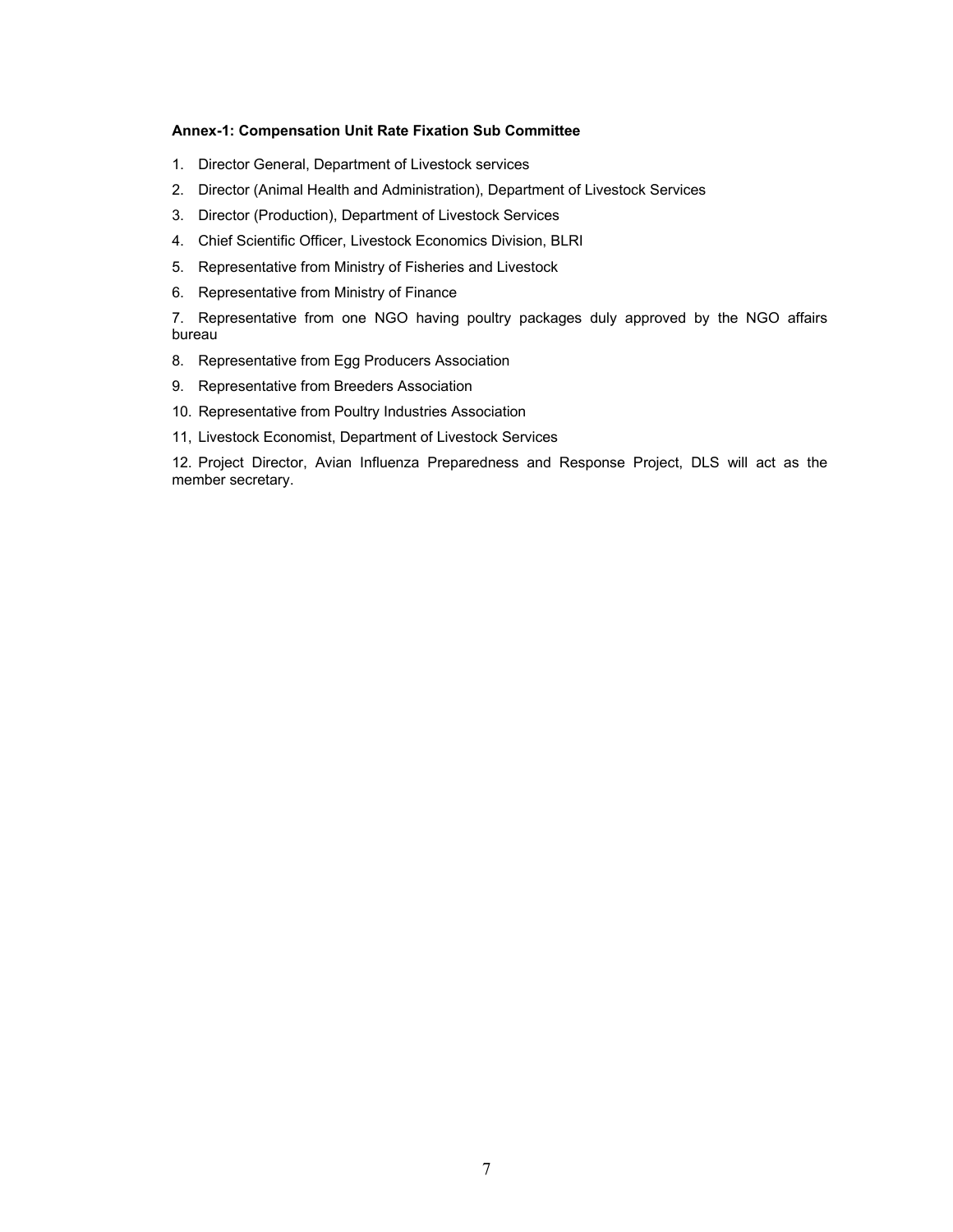### **Annex-2** (a) Form for Recording of culled birds and others

|                  | Name &                                | <b>Numbers</b>                     |                          |                                  |                                   |                                      |                 |                          |               |                                     |      |
|------------------|---------------------------------------|------------------------------------|--------------------------|----------------------------------|-----------------------------------|--------------------------------------|-----------------|--------------------------|---------------|-------------------------------------|------|
| SI <sub>No</sub> | address<br>of the<br>farmer/<br>owner | Native<br>chicke<br>n (+12<br>wks) | Layer<br>$(+12)$<br>wks) | <b>Broiler</b><br>$(+2)$<br>wks) | Duck/<br>goose<br>$(+12)$<br>wks) | Native/<br>Layer<br>$(2-12)$<br>wks) | Quail<br>Pigeon | Chicks<br>/duckli<br>ngs | Game<br>birds | Others<br>( to be<br>specifi<br>ed) | Eggs |
|                  |                                       |                                    |                          |                                  |                                   |                                      |                 |                          |               |                                     |      |
|                  |                                       |                                    |                          |                                  |                                   |                                      |                 |                          |               |                                     |      |
|                  |                                       |                                    |                          |                                  |                                   |                                      |                 |                          |               |                                     |      |
|                  |                                       |                                    |                          |                                  |                                   |                                      |                 |                          |               |                                     |      |
|                  |                                       |                                    |                          |                                  |                                   |                                      |                 |                          |               |                                     |      |
|                  |                                       |                                    |                          |                                  |                                   |                                      |                 |                          |               |                                     |      |
|                  |                                       |                                    |                          |                                  |                                   |                                      |                 |                          |               |                                     |      |
|                  |                                       |                                    |                          |                                  |                                   |                                      |                 |                          |               |                                     |      |
|                  |                                       |                                    |                          |                                  |                                   |                                      |                 |                          |               |                                     |      |

Signature: District Committee of compensation for culled birds and eggs

**Annex-2** (b) Top Sheet of culled birds for compensation

| SINO. | GO No.<br>issued by | Name and<br>address of     | Types of birds/eggs |  |  |  |  | Total | Rema<br>rks |
|-------|---------------------|----------------------------|---------------------|--|--|--|--|-------|-------------|
|       | DLS with<br>date    | the Farm/<br>owner/Village |                     |  |  |  |  |       |             |
|       |                     |                            | No.                 |  |  |  |  |       |             |
|       |                     |                            | rate                |  |  |  |  |       |             |
|       |                     |                            | total               |  |  |  |  |       |             |
|       |                     |                            | No.                 |  |  |  |  |       |             |
| 2     |                     |                            | rate                |  |  |  |  |       |             |
|       |                     |                            | total               |  |  |  |  |       |             |

Signature: Upazila Livestock Officer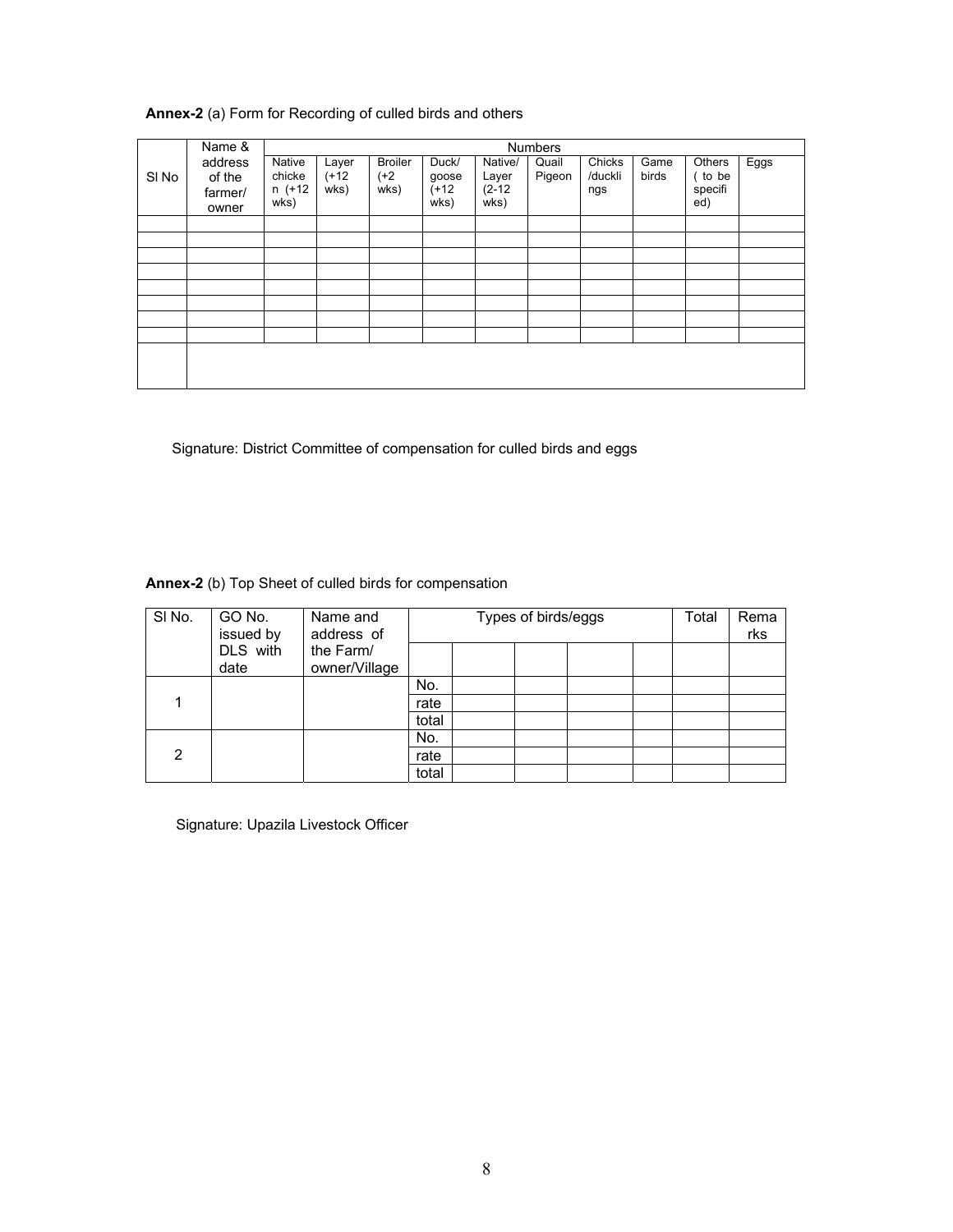### **Annex-3. District Committee for Compensation**

| Deputy Commissioner                              | Chairman    |  |  |
|--------------------------------------------------|-------------|--|--|
| <b>District Livestock Officer</b>                | Member      |  |  |
| Upazila Nirbahi Officer of respective Upazila    | Member      |  |  |
| Representative of law enforcing agencies         | of I Member |  |  |
| respective Upazila                               |             |  |  |
| Local elected Public representative              | Member      |  |  |
| Representative of Poultry Association (if any)   | Member      |  |  |
| Upazila Livestock Officer, of respective Upazila | Member      |  |  |
|                                                  | Secretary   |  |  |

# **Annex -4 (a)**. Format of Muster Roll for compensation

| SI<br><b>No</b> | Name &<br>address<br>of the<br>farmer                                                                 | wks)<br>$\overline{2}$<br>Native<br>£<br>$w$ ks $)$<br>chicken<br>(+12 wk<br>Ⴆ<br>$\frac{1}{2}$ | ¥. | Layer<br>wks)<br>No of I<br>(+12 \ | ΗÝ. | No of Broiler<br>$w$ ks $)$<br>(1) | 芒 | No of Duck/Goose<br>(+12 wks) | ≚ | $(2 - 12)$<br>Native/Layer<br>wks) | ¥ | Ducklings<br>Chick | $\breve{\mathsf{F}}$ | bird<br>Game | 퐅 | Eg | 芒 | Signature<br>of poultry<br>owner |
|-----------------|-------------------------------------------------------------------------------------------------------|-------------------------------------------------------------------------------------------------|----|------------------------------------|-----|------------------------------------|---|-------------------------------|---|------------------------------------|---|--------------------|----------------------|--------------|---|----|---|----------------------------------|
|                 |                                                                                                       |                                                                                                 |    |                                    |     |                                    |   |                               |   |                                    |   |                    |                      |              |   |    |   |                                  |
|                 |                                                                                                       |                                                                                                 |    |                                    |     |                                    |   |                               |   |                                    |   |                    |                      |              |   |    |   |                                  |
|                 |                                                                                                       |                                                                                                 |    |                                    |     |                                    |   |                               |   |                                    |   |                    |                      |              |   |    |   |                                  |
|                 | <b>Signature of Representatives of Upazila Avian Influenza Management Committee-</b><br>ı.<br>2.<br>3 |                                                                                                 |    |                                    |     |                                    |   |                               |   |                                    |   |                    |                      |              |   |    |   |                                  |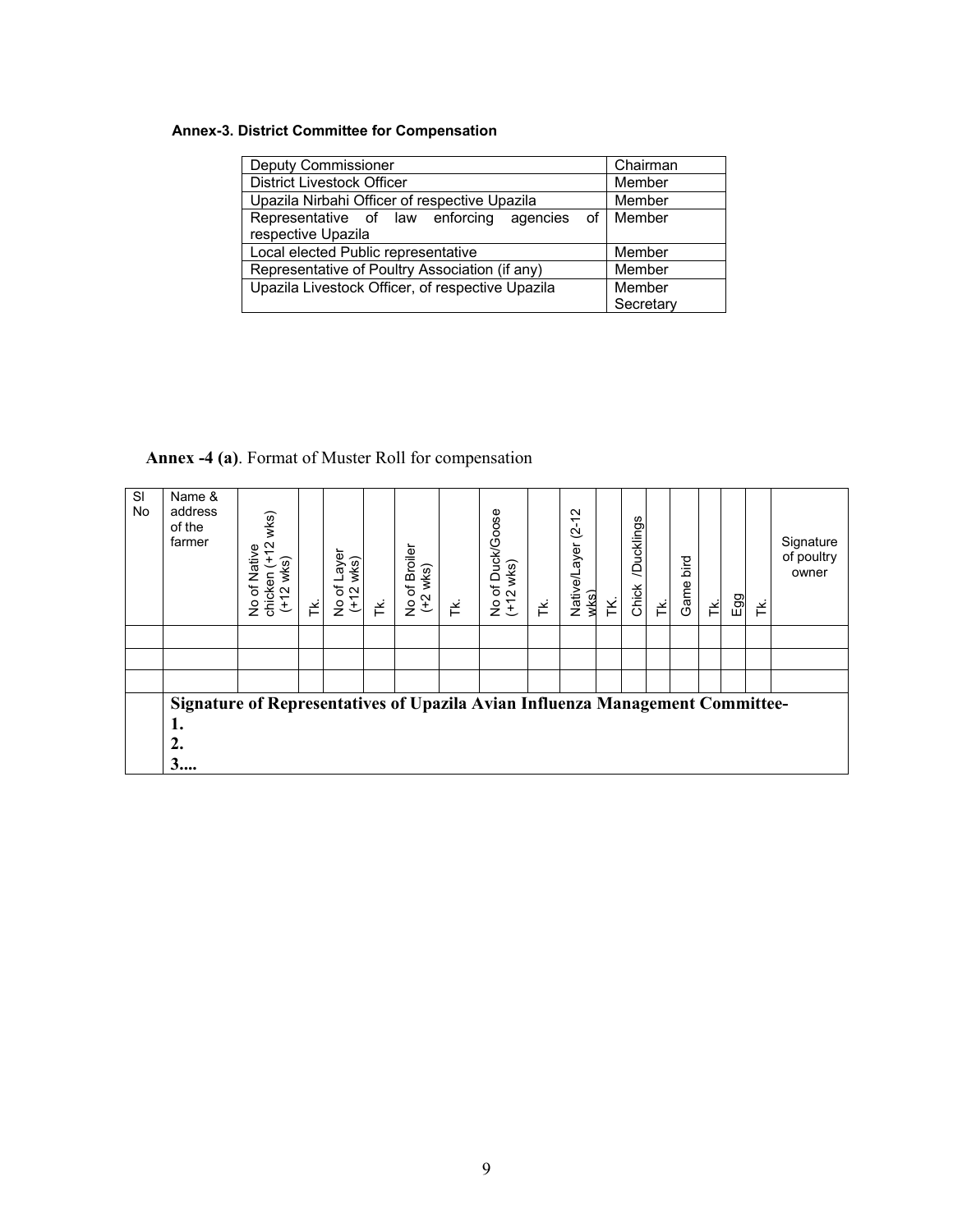## Annex-4 (b) Compensation Report Submission Form Date: Submitting Month :

| Village           | Type of Bird culled | Age                       | Unit<br>Compensation<br>Price (as per<br>Annex 3) | Total<br>Compen<br>sation | Compen<br>sation<br>incurred<br>upto<br>previous<br>month | Cumula<br>tive<br>cost |
|-------------------|---------------------|---------------------------|---------------------------------------------------|---------------------------|-----------------------------------------------------------|------------------------|
|                   | Backyard poultry    | (+ 12 weeks)              |                                                   |                           |                                                           |                        |
|                   | Layer               | (+ 12 weeks)              |                                                   |                           |                                                           |                        |
|                   | <b>Broiler</b>      | (+ 2 weeks)               |                                                   |                           |                                                           |                        |
|                   | Duck/Goose          | (+ 12 weeks)              |                                                   |                           |                                                           |                        |
|                   | Backyard/Layer      | (2-12 wks)                |                                                   |                           |                                                           |                        |
|                   | Chicks/Duckling     | All age group             |                                                   |                           |                                                           |                        |
|                   | Quail / Pigeon      | All age group             |                                                   |                           |                                                           |                        |
|                   | Game Bird           | All age group and<br>type |                                                   |                           |                                                           |                        |
|                   | Egg                 | Not applicable            |                                                   |                           |                                                           |                        |
| <b>Total Cost</b> |                     |                           |                                                   |                           |                                                           |                        |

Name of the reporting officer

Signature and Official Seal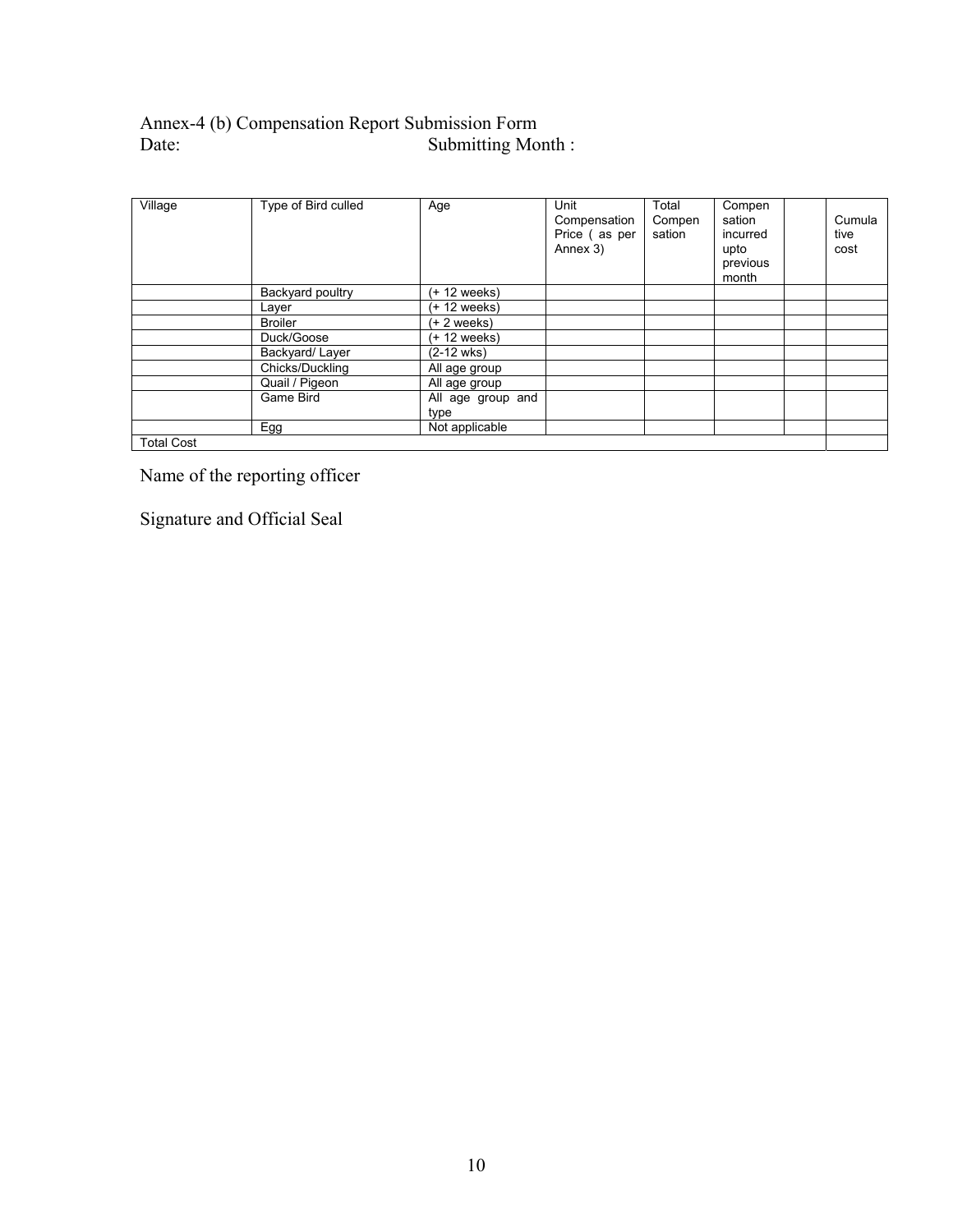# Annex -5: Certificate for Decontamination

| Date of<br>Decontamination | No of Shed<br>Decontaminated | No of<br>Equipment<br>decontaminated | <b>Brief</b><br>description of<br>other area<br>decontaminated | Disposal<br>method and<br>description<br>of disposed<br>material |
|----------------------------|------------------------------|--------------------------------------|----------------------------------------------------------------|------------------------------------------------------------------|
|                            |                              |                                      |                                                                |                                                                  |
|                            |                              |                                      |                                                                |                                                                  |
|                            |                              |                                      |                                                                |                                                                  |
|                            |                              |                                      |                                                                |                                                                  |
|                            |                              |                                      |                                                                |                                                                  |
|                            |                              |                                      |                                                                |                                                                  |
|                            |                              |                                      |                                                                |                                                                  |

Name and seal of certifying Veterinarian